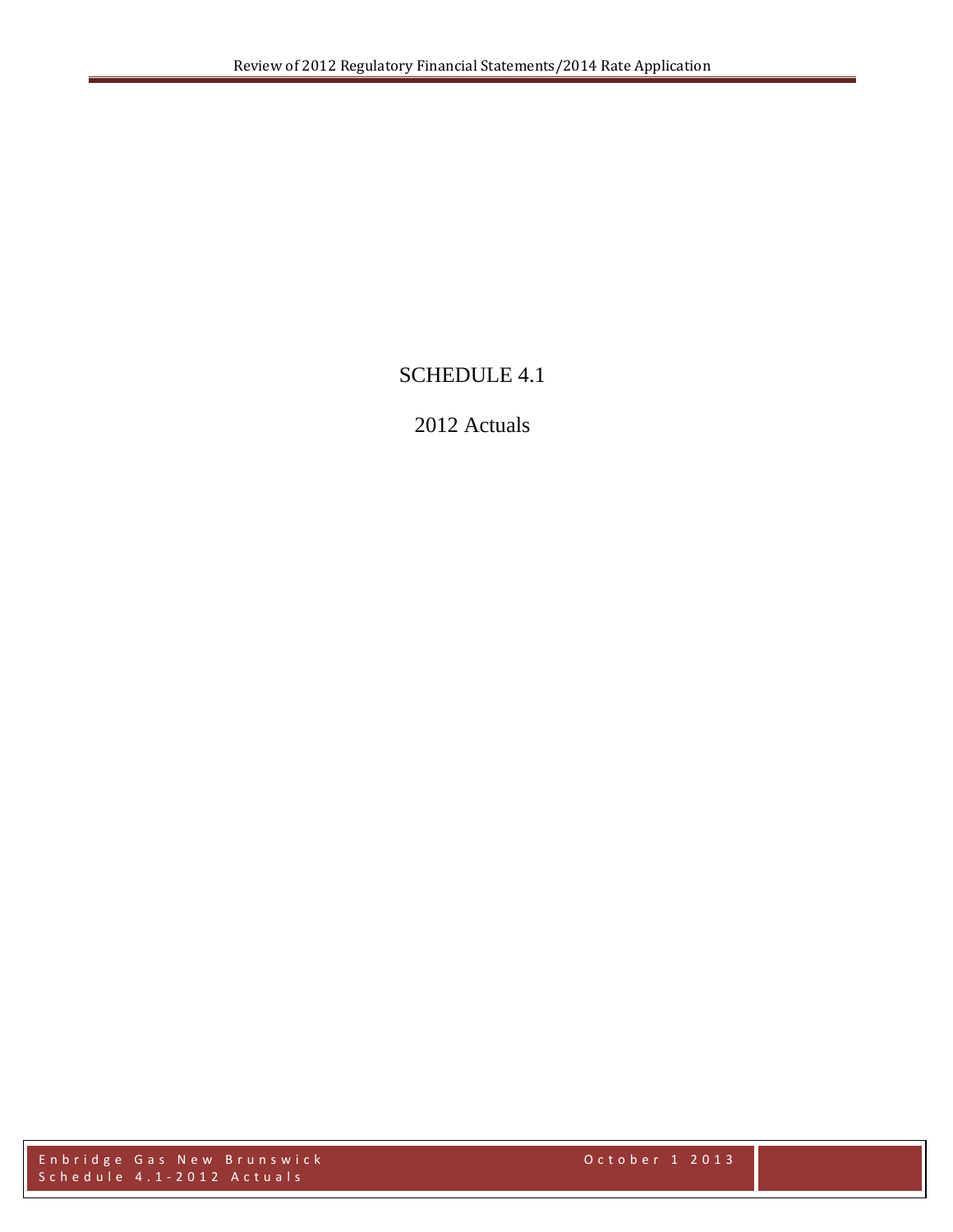Balance Sheet for Regulatory Purposes

As at December 31, 2012

#### **Notice to Reader: Subject to approval by the New Brunswick Energy and Utilities Board**

(in thousands of dollars)

| <b>Assets</b>                                                                                                                                  | 2012                     | 2011                      |
|------------------------------------------------------------------------------------------------------------------------------------------------|--------------------------|---------------------------|
| <b>Regulated Assets</b>                                                                                                                        |                          |                           |
| <b>Property, Plant and Equipment (Note 1)</b><br>Gas Distributor Plant in Service - Net (includes AFUDC capitalized during 2012 of \$306.6) \$ | 173,555                  | \$<br>162,532             |
| <b>Construction Work In Progress - Gas Distributor Plant</b>                                                                                   | 88                       | 4,124                     |
| <b>Total Property, Plant &amp; Equipment</b>                                                                                                   | 173,643                  | 166,656                   |
| <b>Deferred Charges</b>                                                                                                                        |                          |                           |
| Deferred Development Costs - Net (Note 2)<br>Development O&M Capitalized Costs - Net (Note 3)<br><b>Total Deferred Charges</b>                 | 531<br>99,993<br>100,524 | 684<br>102,785<br>103,469 |
| <b>Short Term Investments</b>                                                                                                                  | 2,992                    | 2,974                     |
| <b>Total Regulated Rate Base Assets</b>                                                                                                        | 277,159                  | 273,099                   |
| <b>Other Regulated Assets</b>                                                                                                                  | 18,093                   | 16,500                    |
| <b>Total Regulated Assets</b>                                                                                                                  | 295,252                  | 289,599                   |
| <b>Regulatory Deferral</b>                                                                                                                     | 177,541                  | 178,747                   |
| <b>Total Assets</b>                                                                                                                            | \$<br>472,793            | \$<br>468,346             |
| <b>Liabilities and Partner's Equity</b>                                                                                                        |                          |                           |
| <b>Partner's Equity (Ratebase)</b>                                                                                                             | \$<br>138,196            | \$ 211,867                |
| Long-term Advances from Associates and Affiliates (Note 4)                                                                                     | 142,000                  | 245,500                   |
| <b>Other Regulated Liabilities</b>                                                                                                             | 15,056                   | 10,979                    |
|                                                                                                                                                | 295,252                  | 468,346                   |
| <b>Partner's Equity (Regulatory Deferral)</b>                                                                                                  | 177,541                  |                           |
| <b>Total Liabilities and Equity</b>                                                                                                            | \$<br>472,793            | \$468,346                 |
|                                                                                                                                                |                          |                           |

**Rate Base for Regulatory Purposes –** Note 9 **Capital Structure for Regulatory Purposes** – Note 10 **Financial Statement Effects of Rate Regulation -** Note 12 **System Expansion Portfolio Test - Note 14 Development Period Test**– Note 15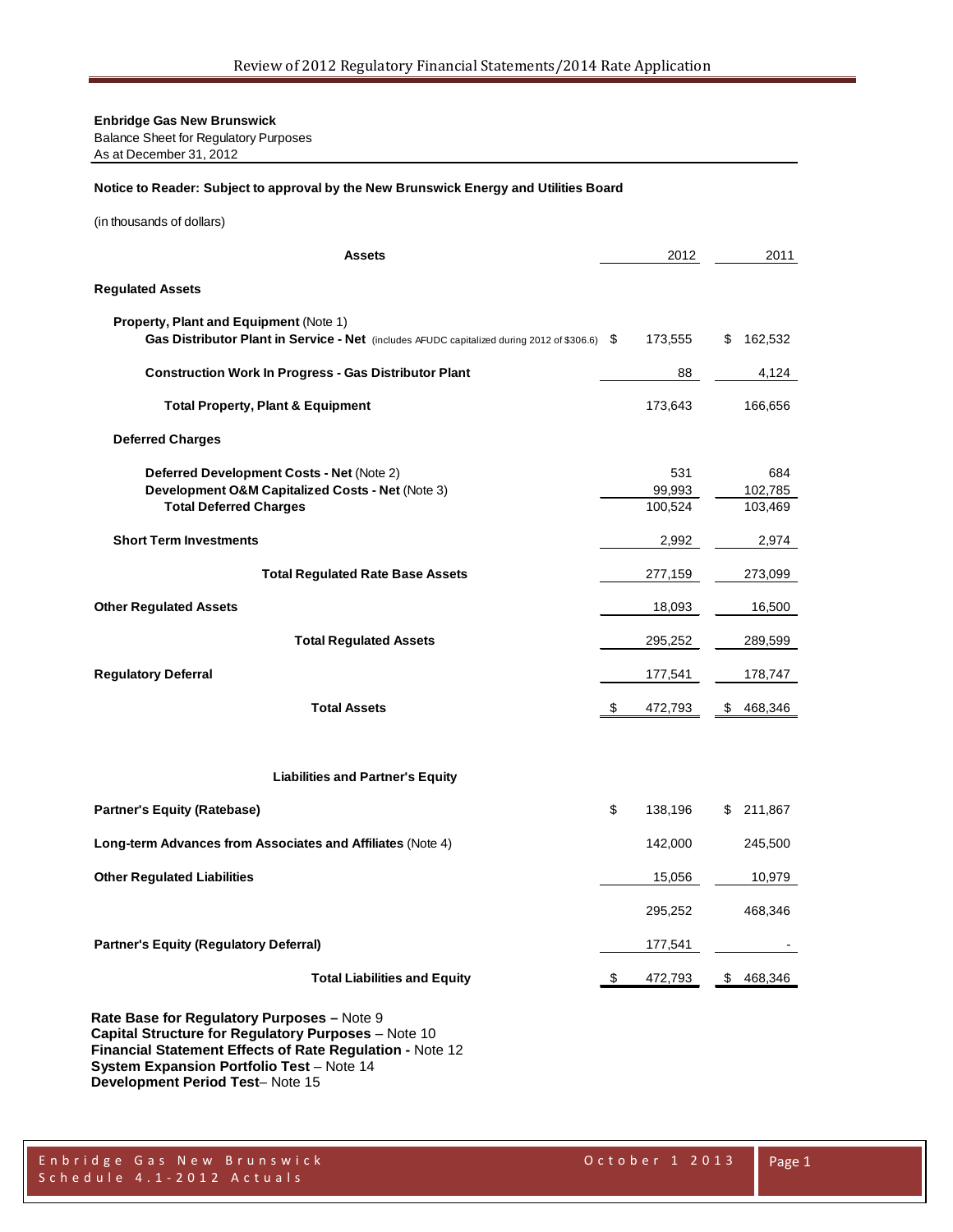Statement of Income for Regulatory Purposes

For the year ended December 31, 2012

#### **Notice to Reader: Subject to approval by the New Brunswick Energy and Utilities Board**

| (in thousands of dollars)                                                      |              | Expenses<br>per GJ |              |
|--------------------------------------------------------------------------------|--------------|--------------------|--------------|
|                                                                                | 2012         | (in dollars)       | 2011         |
| Revenue<br><b>Operating Revenue (Note 5)</b>                                   |              |                    |              |
| Gas distribution                                                               | 49,811       |                    | \$<br>47,871 |
| <b>Miscellaneous</b>                                                           | 426          |                    | 347          |
|                                                                                |              |                    |              |
| <b>Allowance for Funds Used During Construction</b>                            | 307          |                    | 65           |
|                                                                                | 50,543       |                    | 48,282       |
| <b>Installation Services</b>                                                   |              |                    |              |
| Revenue                                                                        | 1,208        |                    | 2,726        |
| Cost of goods sold                                                             | (1,229)      |                    | (2, 336)     |
|                                                                                | (21)         |                    | 390          |
| <b>Total Revenue</b>                                                           |              |                    | 48,672       |
|                                                                                | 50,522       |                    |              |
| <b>Expenses</b>                                                                |              |                    |              |
| <b>Operating Expenses</b>                                                      |              |                    |              |
| Operating & maintenance (Note 6)                                               | 14,698       | \$<br>2.47         | 8,029        |
| Transportation (net)                                                           | 2,056        | 0.35               | 2,032        |
| Total Operating and maintenance expenses                                       | 16,754       | 2.81               | 10,061       |
| Bad debt expense                                                               | 384          | 0.06               | 242          |
| Amortization of Property, Plant and Equipment                                  | 6,715        | 1.13               | 6,250        |
| <b>Municipal and Other Taxes</b>                                               | 1,184        | 0.20               | 1,129        |
| Interest on Amounts Due to Associates & Affiliates and Other Interest (Note 7) | 9,249        | 1.55               | 15,243       |
| <b>Amortization of Deferred Development Costs</b>                              | 2,945        | 0.49               | 2,974        |
| <b>Total Expenses</b>                                                          | 37,231       | \$<br>6.25         | 35,900       |
| Income before Extraordinary Items, Regulatory Deferral and Return on Rate Base | 13,292       |                    | 12,773       |
|                                                                                |              |                    |              |
| <b>Regulatory Deferral</b>                                                     | (1,206)      |                    | 8,004        |
| Regulated Return on Equity (Note 8)                                            | \$<br>12,086 |                    | \$<br>20,777 |
| <b>Total GJ's</b>                                                              | 5,955,680    |                    |              |

**Details of Affiliate Transactions** – Note 11 **I&S Profitability Margin** – Note 13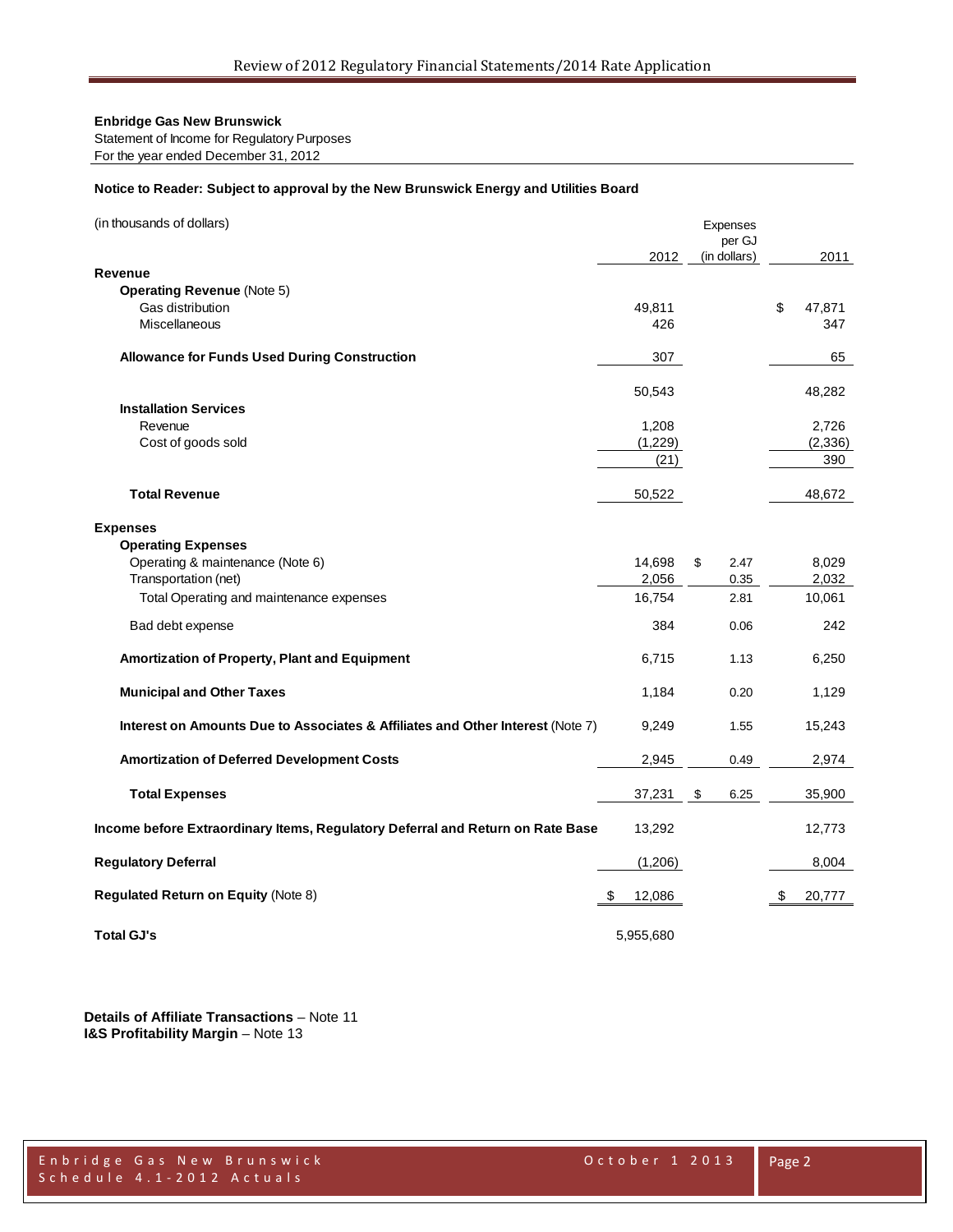Notes to Regulatory Financial Results For the year ended December 31, 2012

#### (in thousands of dollars)

#### Note 1 **Property, Plant & Equipment**

|                                   |               |    |                    |    | 2012            |    | 2011            |                           |
|-----------------------------------|---------------|----|--------------------|----|-----------------|----|-----------------|---------------------------|
|                                   |               |    | <b>Accumulated</b> |    | <b>Net Book</b> |    | <b>Net Book</b> | Rates of                  |
|                                   | Cost          |    | Amortization       |    | Value           |    |                 | <b>Value Amortization</b> |
| Property, plant & equipment       |               |    |                    |    |                 |    |                 |                           |
| General plant                     |               |    |                    |    |                 |    |                 |                           |
| Computer hardware & software      | \$<br>3,314   | \$ | (2, 297)           | \$ | 1,017           | \$ | 957             | 28.80%                    |
| Tools and work equipment          | 835           |    | (263)              |    | 572             |    | 566             | 5.30%                     |
| Office furniture and equipment    | 489           |    | (165)              |    | 324             |    | 344             | 4.40%                     |
| Transportation                    | 1,290         |    | (412)              |    | 878             |    | 698             | 11.80%                    |
| Communications                    | 81            |    | (65)               |    | 16              |    | 38              | 28.80%                    |
| Leasehold improvements            | 866           |    | (549)              |    | 317             |    | 357             | 1                         |
| Subtotal                          | 6,875         |    | (3,751)            |    | 3,124           |    | 2,960           |                           |
| Distribution plant                |               |    |                    |    |                 |    |                 |                           |
| Land                              | 375           |    |                    |    | 375             |    | 375             |                           |
| Rights of way and easements       | 156           |    |                    |    | 156             |    | 156             |                           |
| Distribution mains                | 118,254       |    | (19, 025)          |    | 99,229          |    | 92,604          | 2.43%                     |
| <b>Street services</b>            | 53,866        |    | (10, 500)          |    | 43,366          |    | 40,635          | 3.83%                     |
| Meters and regulators             | 20,475        |    | (3, 487)           |    | 16,988          |    | 15,518          | 3.83%                     |
| <b>Stations</b>                   | 14,171        |    | (3, 854)           |    | 10,317          |    | 10,284          | 4.40%                     |
| Subtotal                          | 207,297       |    | (36, 866)          |    | 170,431         |    | 159,572         |                           |
| Total plant in service            | 214,172       |    | (40, 617)          |    | 173,555         |    | 162,532         |                           |
| Construction work in progress     | 88            |    |                    |    | 88              | \$ | 4,124           |                           |
| Total property, plant & equipment | \$<br>214,260 | \$ | (40, 617)          | \$ | 173,643         | \$ | 166,656         |                           |

**1 - Amortized over the term of the related leases.**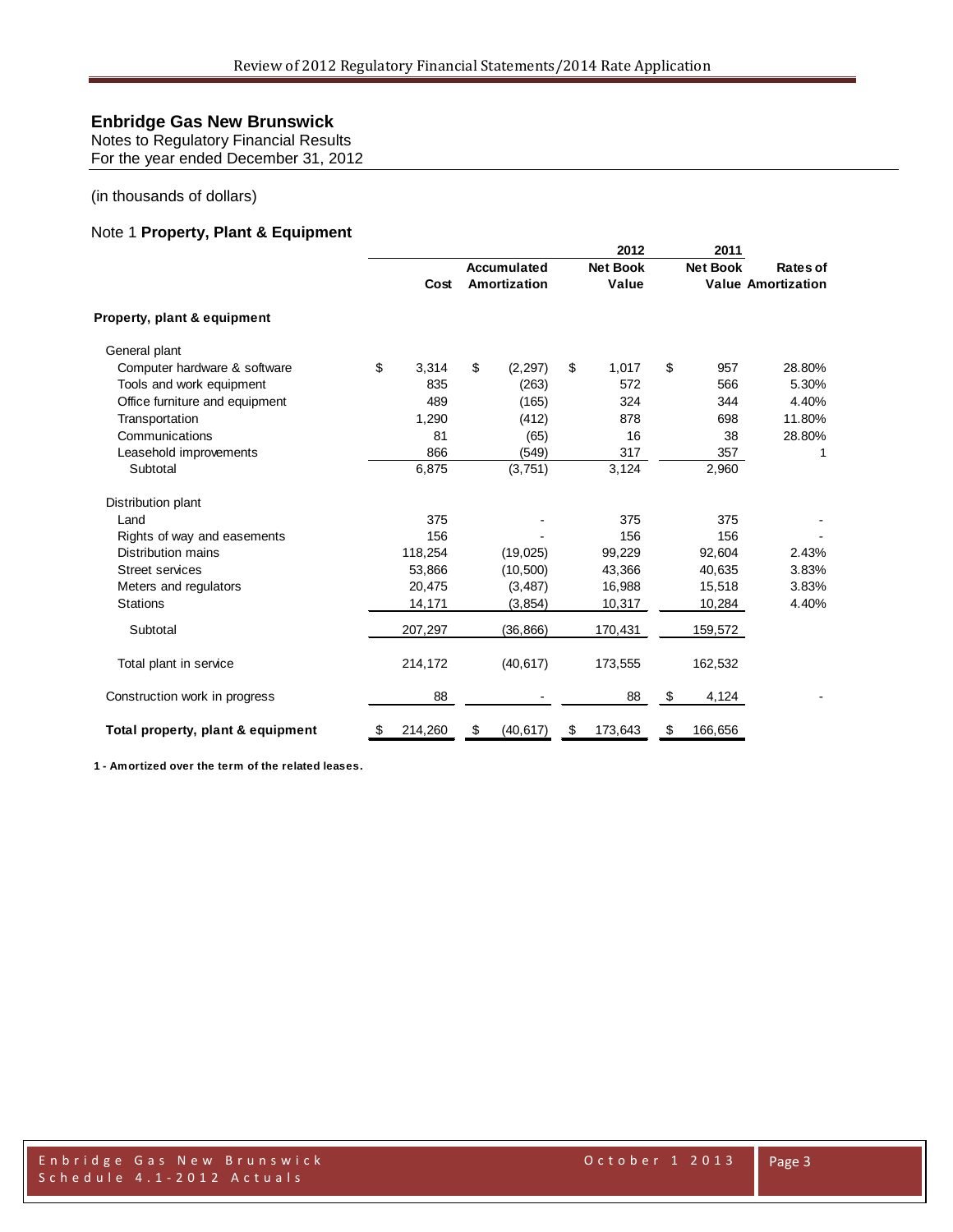Notes to Regulatory Financial Results For the year ended December 31, 2012

(in thousands of dollars)

### Note 2 **Deferred Development Costs - Net**

|                                       | Cost        | Accumulated<br>Amortization |   | 2012<br><b>Net Book</b><br>Value |   | 2011<br><b>Net Book</b> | <b>Rates of</b><br><b>Value Amortization</b> |
|---------------------------------------|-------------|-----------------------------|---|----------------------------------|---|-------------------------|----------------------------------------------|
| Franchise fee                         | \$<br>1.500 | (1,000)                     | S | 500                              | S | 575                     | 5.00%                                        |
| Deferred carrying costs               | 1.784       | (1,753)                     |   | 31                               |   | 109                     | 20.00%                                       |
| Total deferred development costs, net | 3,284       | (2,753)                     |   | 531                              |   | 684                     |                                              |

#### Note 3 **Development O&M Capitalized Costs - Net**

|                                              |         |                             | 2012                     | 2011            |                                       |
|----------------------------------------------|---------|-----------------------------|--------------------------|-----------------|---------------------------------------|
|                                              | Cost    | Accumulated<br>Amortization | <b>Net Book</b><br>Value | <b>Net Book</b> | Rates of<br><b>Value Amortization</b> |
| Development O&M capitalized costs            | 114.952 | (14.959)                    | 99.993                   | 102.785         | 2.43%                                 |
| Total development O&M capitalized costs, net | 114.952 | (14, 959)                   | 99.993                   | 102,785         |                                       |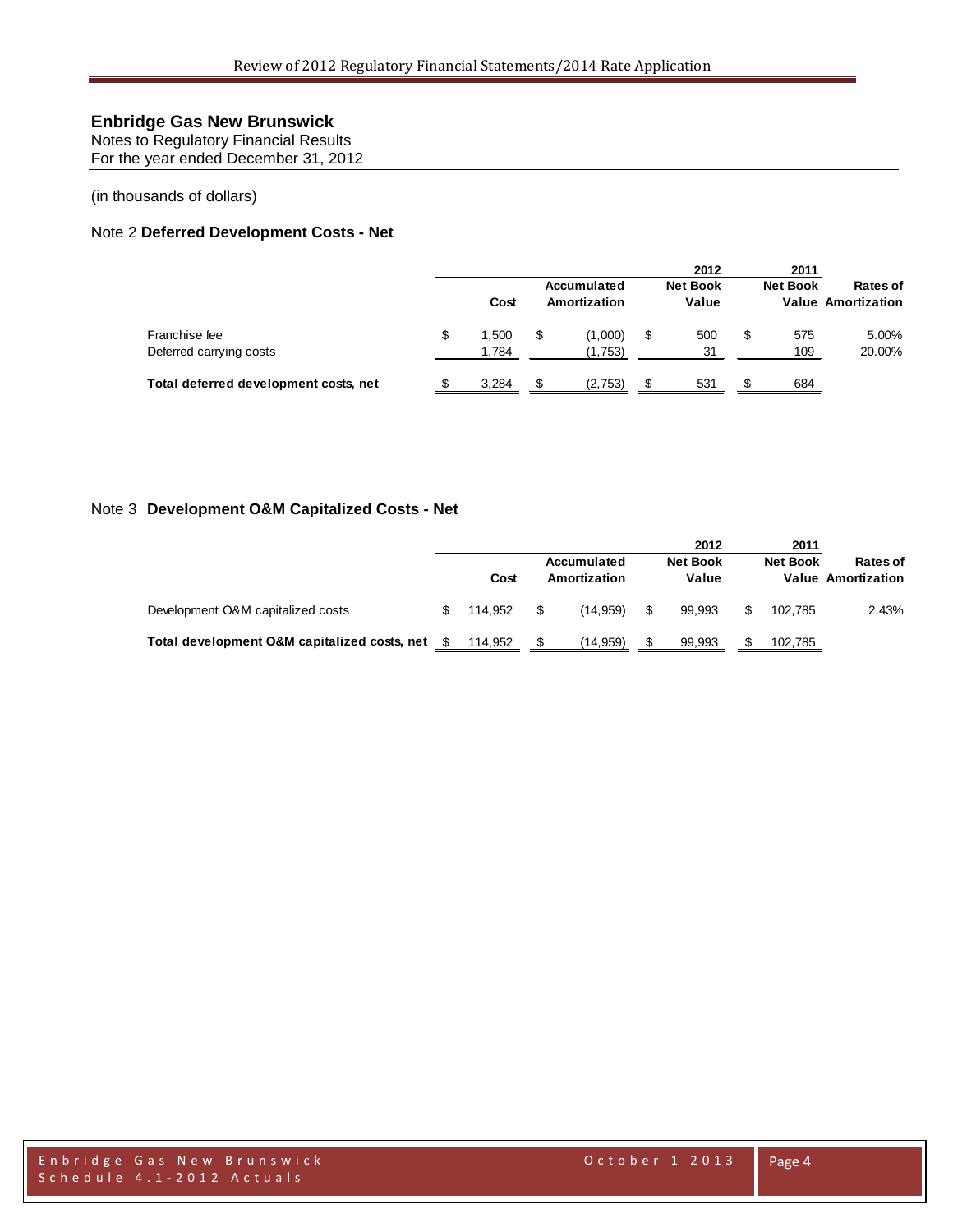Notes to Regulatory Financial Results For the year ended December 31, 2012

#### (in thousands of dollars)

#### Note 4 **Long-term Advances from Associates and Affiliates**

|                                |                   |                      |                          |               | 2012                |           |                |               | 2011                |           |
|--------------------------------|-------------------|----------------------|--------------------------|---------------|---------------------|-----------|----------------|---------------|---------------------|-----------|
|                                |                   |                      |                          |               | <b>Cost of Debt</b> |           |                |               | <b>Cost of Debt</b> |           |
|                                | <b>Issue Date</b> | <b>Maturity Date</b> | Amount                   | Enbridge Inc. | <b>EGNB</b>         | Regulated | Amount         | Enbridge Inc. | <b>EGNB</b>         | Regulated |
| Promissory Note                | 28-Jun-02         | 29-Jun-12            |                          | ٠             |                     |           | 6,000          | 6.08%         | 7.89%               | 7.08%     |
| Promissory Note                | 23-Dec-02         | 24-Dec-12            | $\overline{\phantom{a}}$ | ٠             |                     | ٠         | 7,500          | 6.50%         | 7.41%               | 7.50%     |
| Promissory Note                | 26-Jun-03         | 27-Jun-13            |                          | ٠             |                     |           | 13,000         | 5.62%         | 6.96%               | 6.62%     |
| Promissory Note                | 30-Dec-03         | 30-Dec-13            | 10,000                   | 5.34%         | 7.14%               | 6.34%     | 14,000         | 5.34%         | 7.14%               | 6.34%     |
| Promissory Note                | 23-Mar-04         | 24-Mar-14            | 5,000                    | 5.33%         | 6.69%               | 6.33%     | 14,000         | 5.33%         | 6.69%               | 6.33%     |
| Promissory Note                | 30-Nov-04         | 28-Nov-14            | 21,000                   | 5.69%         | 6.95%               | 6.69%     | 21,000         | 5.69%         | 6.95%               | 6.69%     |
| Promissory Note                | 30-Mar-05         | 30-Mar-15            | 6,000                    | 5.04%         | 6.93%               | 6.04%     | 6,000          | 5.04%         | 6.93%               | 6.04%     |
| Promissory Note                | 28-Dec-05         | 28-Dec-15            | 14,000                   | 4.59%         | 6.53%               | 5.59%     | 14,000         | 4.59%         | 6.53%               | 5.59%     |
| Promissory Note                | 19-Dec-06         | 19-Dec-16            | 18,000                   | 4.82%         | 6.52%               | 5.82%     | 21,000         | 4.82%         | 6.52%               | 5.82%     |
| Promissory Note                | 20-Dec-07         | 20-Dec-17            | 20,000                   | 5.54%         | 5.85%               | 6.54%     | 29,000         | 5.54%         | 5.85%               | 6.54%     |
| Promissory Note                | 19-Dec-08         | 19-Dec-13            | 15,000                   | 6.85%         | 7.85%               | 7.85%     | 15,000         | 6.85%         | 7.85%               | 7.85%     |
| Promissory Note                | 25-Jun-09         | 25-Jun-14            |                          |               | ٠                   |           | 25,000         | 4.37%         | 5.37%               | 5.37%     |
| Promissory Note                | 9-Dec-09          | 9-Dec-19             | 15,000                   | 4.63%         | 5.63%               | 5.63%     | 21,000         | 4.63%         | 5.63%               | 5.63%     |
| Promissory Note                | 24-Aug-10         | 24-Aug-15            |                          | ٠             |                     |           | 12,000         | 3.22%         | 4.22%               | 4.22%     |
| Promissory Note                | 22-Sep-10         | 22-Sep-15            | 4,000                    | 3.25%         | 4.25%               | 4.25%     | 9,000          | 3.25%         | 4.25%               | 4.25%     |
| Promissory Note                | 30-Dec-11         | 30-Dec-21            | 14,000                   | 4.50%         | 5.50%               | 5.50%     | 18,000         | 4.50%         | 5.50%               | 5.50%     |
| Total long-term advances       |                   |                      |                          |               |                     |           |                |               |                     |           |
| from associates and affiliates |                   |                      | 142,000<br>S             | 4.51%         | 5.46%               | 6.04%     | \$.<br>245,500 | 5.10%         | 6.30%               | 6.10%     |

The cost of debt of EGNB is limited to the actual borrowing rate of Enbridge Inc. plus 1%.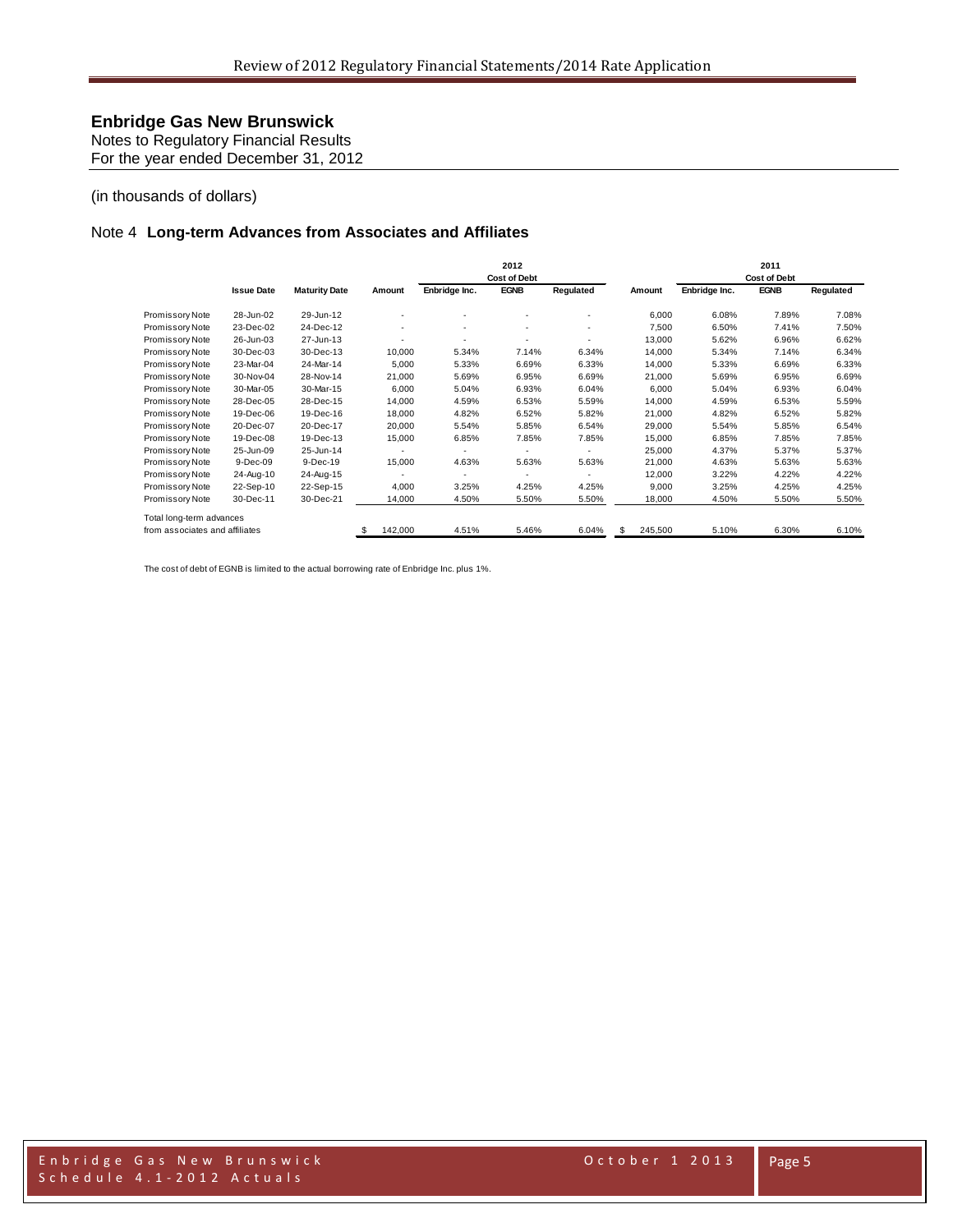Notes to Regulatory Financial Results For the year ended December 31, 2012

(in thousands of dollars)

#### Note 5 **Operating Revenue**

#### a**. Gas Distribution**

|                                            |     |         | January - September 2012 |                   |              |                  |                   |
|--------------------------------------------|-----|---------|--------------------------|-------------------|--------------|------------------|-------------------|
|                                            |     | Revenue | <b>Customers</b>         | Throughput<br>TJs | Revenue      | <b>Customers</b> | Throughput<br>TJs |
| Small general service (SGS)                | \$  | 9,300   | 9,997                    | 646               |              |                  |                   |
| General service (GS)                       |     | 9,608   | 1,234                    | 655               |              |                  |                   |
| Contract general service (CGS)             |     | 10,246  | 321                      | 843               |              |                  |                   |
| Contract large general service (CLGS-LFO)  |     | 6,104   | 31                       | 1,201             |              |                  |                   |
| Contract large general service (CLGS-HFO)  |     | 3,055   | 10                       | 837               |              |                  |                   |
| Off peak service                           |     | 46      | 14                       | 4                 |              |                  |                   |
| Sub-Total                                  | -\$ | 38,359  | 11,607                   | 4,186             |              |                  |                   |
|                                            |     |         | October - December 2012  |                   |              |                  |                   |
|                                            |     | Revenue | <b>Customers</b>         | Throughput<br>TJs |              |                  |                   |
| Small general service (SGS)                | \$  | 3,330   | 9,940                    | 246               |              |                  |                   |
| Mid-general service (MGS)                  |     | 2,912   | 1,466                    | 254               |              |                  |                   |
| Large general service (LGS)                |     | 2,080   | 394                      | 313               |              |                  |                   |
| Contract general service (CGS)             |     | 1,414   | 92                       | 308               |              |                  |                   |
| Industrial contract general service (ICGS) |     | 1,716   | 10                       | 648               |              |                  |                   |
| Off peak service (OPS)                     |     |         | 13                       |                   |              |                  |                   |
| Sub-Total                                  | \$  | 11,452  | 11,915                   | 1,769             |              |                  |                   |
| Total                                      | \$  | 49,811  | 11,915                   | 5,955             | \$<br>47,871 | 11,367           | 5,557             |

1 Terajoule (TJ) = 1,000 Gigajoules (GJ)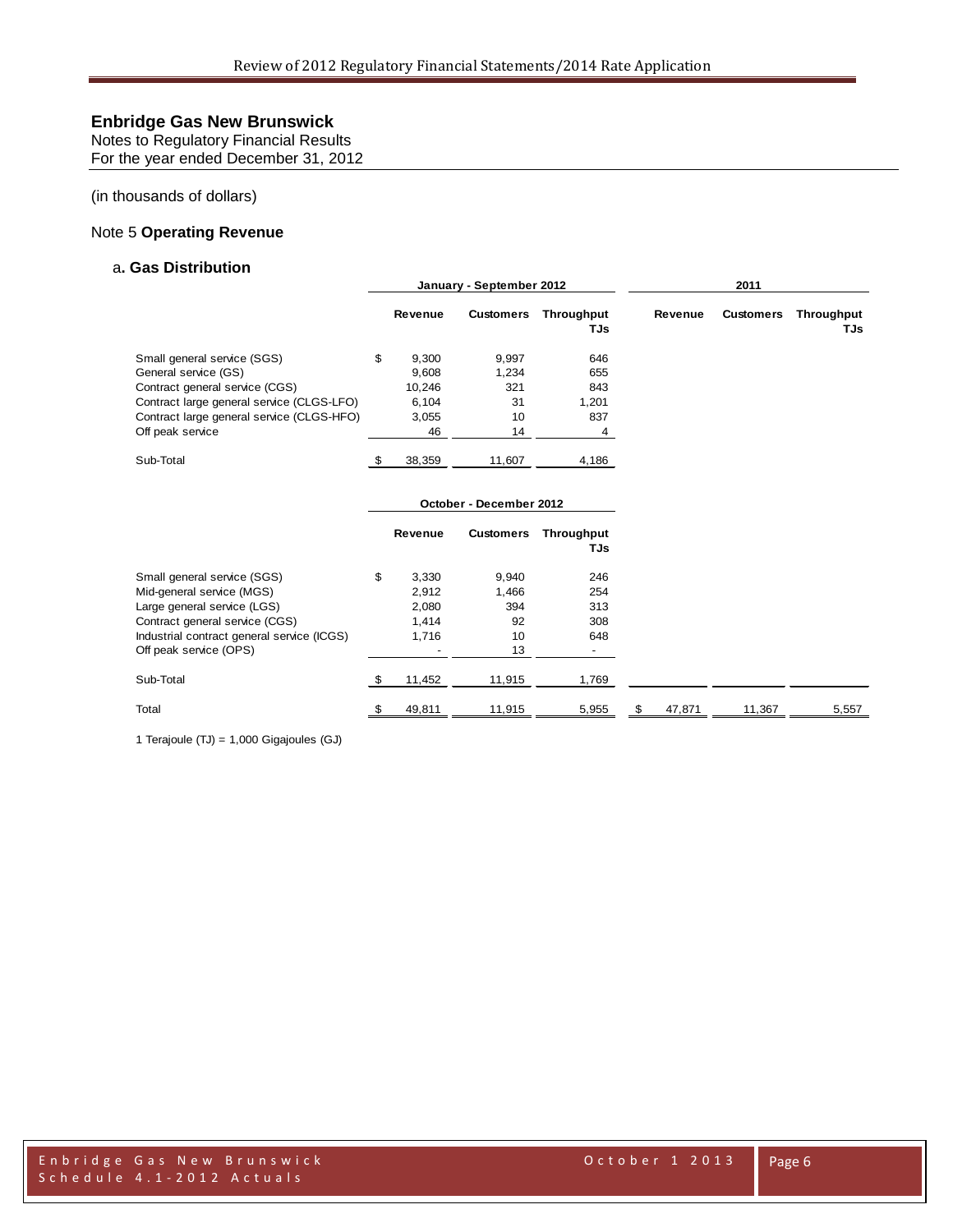Notes to Regulatory Financial Results For the year ended December 31, 2012

(in thousands of dollars)

### Note 5 **Operating Revenue (continued)**

#### **b. Miscellaneous**

|                                                             |   | 2012       |   | 2011       |
|-------------------------------------------------------------|---|------------|---|------------|
| Agent billing and collection<br>Other miscellaneous revenue | S | 140<br>286 | S | 131<br>216 |
| <b>Total miscellaneous</b>                                  |   | 426        | S | 347        |

### **Details of Agent Billing and Collection Revenues**

(in dollars)

|                                           | January -      |      |
|-------------------------------------------|----------------|------|
|                                           | September 2012 | 2011 |
| Agent billing and collection              |                |      |
| Small general service (SGS)               | \$<br>81,192   |      |
| General service (GS)                      | 10,757         |      |
| Contract general service (CGS)            | 6,880          |      |
| Agent billing                             |                |      |
| Contract large general service (CLGS-LFO) | 636            |      |
| Contract large general service (CLGS-HFO) | 330            |      |
| Contract large volume service (CLVOPS)    | 8              |      |
| Off peak service (OPS)                    | 628            |      |
| Sub-total                                 | 100.431        |      |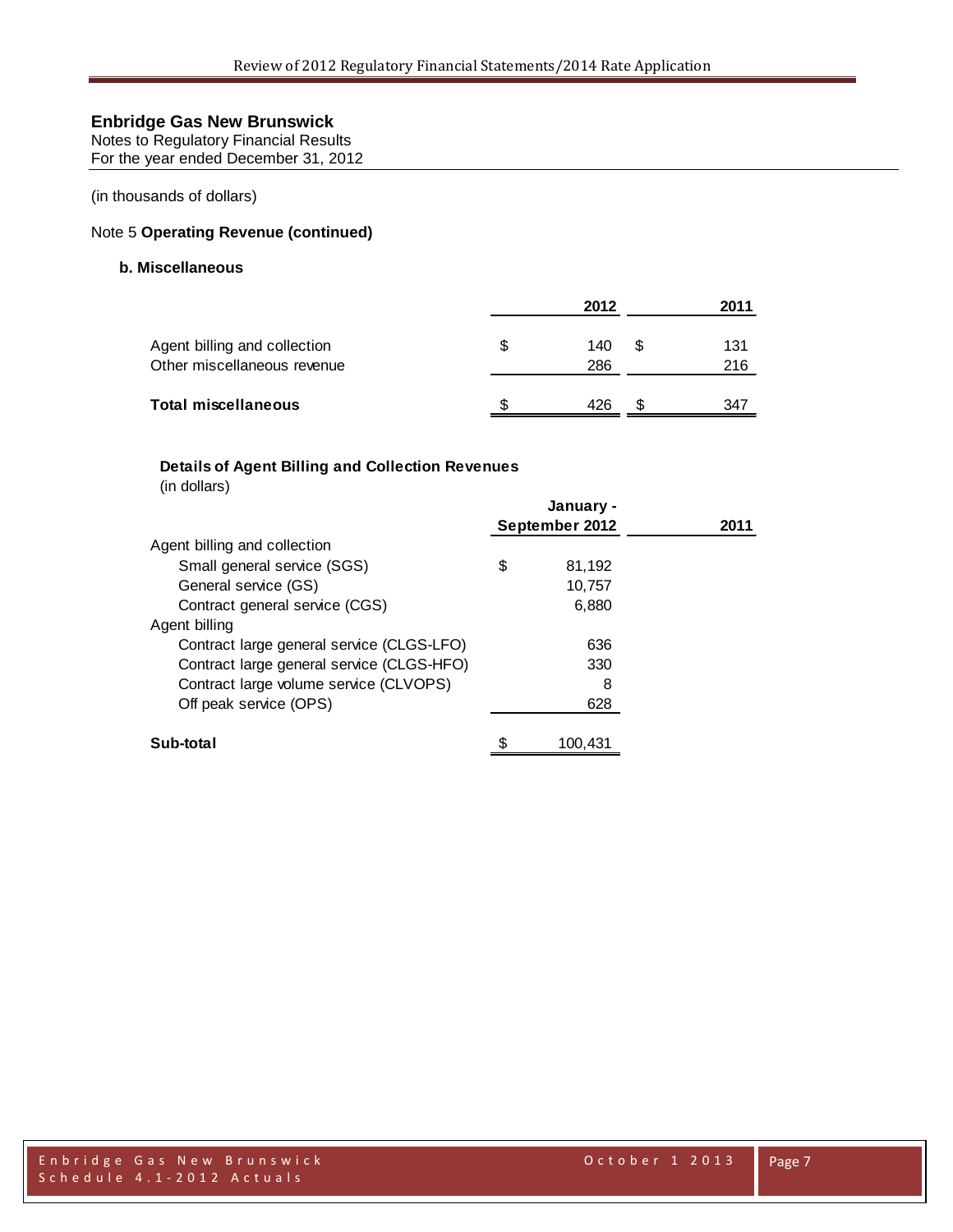Notes to Regulatory Financial Results For the year ended December 31, 2012

(in thousands of dollars)

### Note 5 **Operating Revenue (continued)**

#### **b. Miscellaneous (continued)**

## **Details of Agent Billing and Collection Revenues (continued)**

(in dollars)

|                                            | October-<br>December 2012 | 2011          |
|--------------------------------------------|---------------------------|---------------|
| Agent billing and collection               |                           |               |
| Small general service (SGS)                | \$<br>31,278              |               |
| Mid-general service (MGS)                  | 4.786                     |               |
| Large general service (LGS)                | 2,808                     |               |
| Contract general service (CGS)             | 590                       |               |
| Industrial contract general service (ICGS) | 96                        |               |
| Off peak service (OPS)                     | 157                       |               |
| Sub-total                                  | 39.715                    |               |
| Total agent billing and collection revenue | \$<br>140.146             | \$<br>131,127 |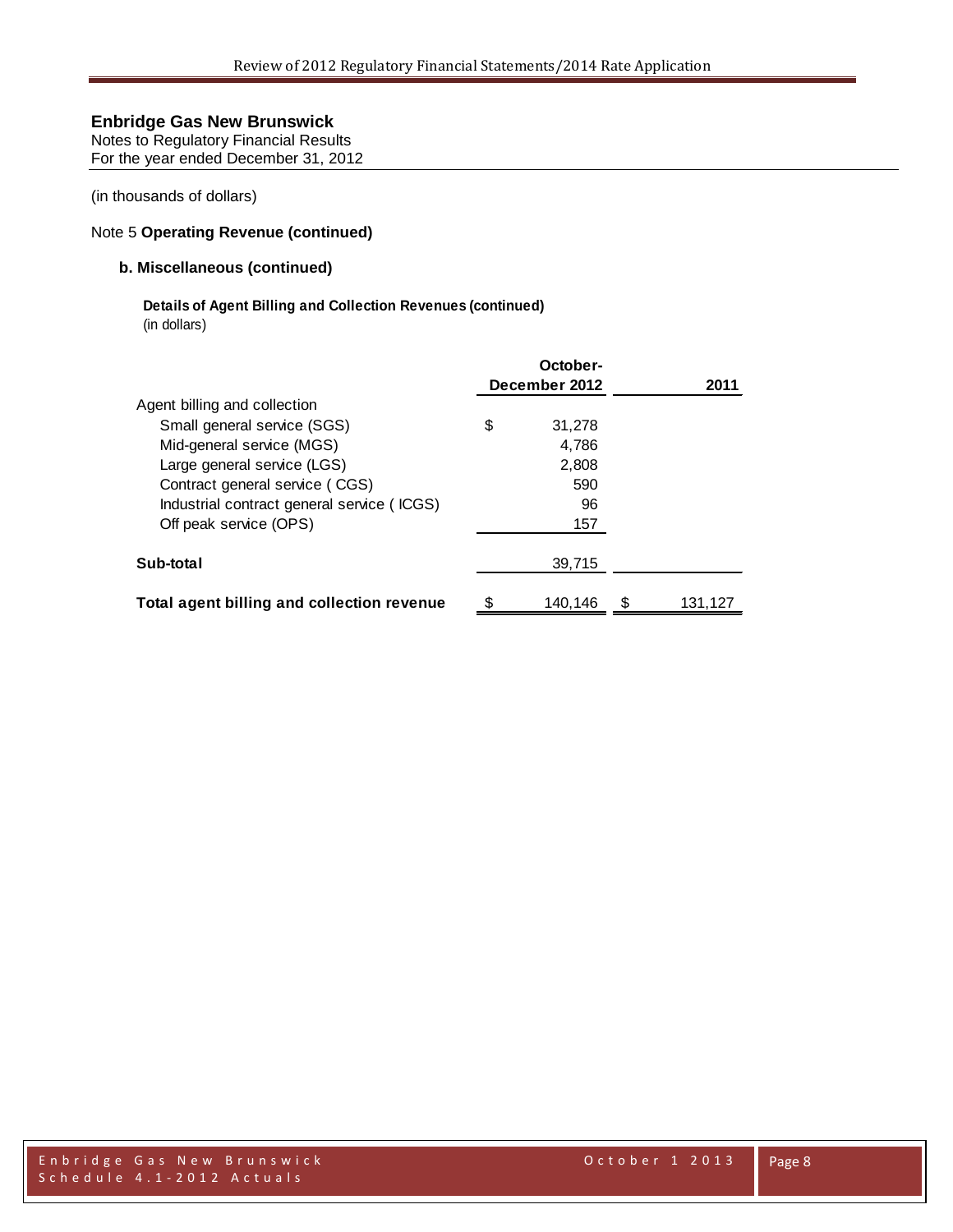Notes to Regulatory Financial Results For the year ended December 31, 2012

(in thousands of dollars)

### Note 6 **Operating and Maintenance Expenses**

|                                           | 2012         | 2011         |
|-------------------------------------------|--------------|--------------|
| Corporate management                      | \$<br>2,094  | \$<br>1,489  |
| Corporate administration                  | 1,114        | 1,146        |
| Financial reporting                       | 791          | 648          |
| Information technology                    | 857          | 871          |
| Regulatory & upstream                     | 1,083        | 1,227        |
| Sales & marketing                         | 6,119        | 6,674        |
| Distribution & maintanance                | 5,367        | 5,981        |
| Customer care                             | 1,360        | 1,387        |
| Human resources                           | 2,978        | 1,998        |
| Gas transportation and related activities | 2,056        | 2,032        |
| Total                                     | 23,819       | 23,453       |
| Capitalized to:                           |              |              |
| Property, plant & equipment               | 7,065        | 4,353        |
| Development O&M capitalized costs         |              | 9,039        |
| <b>Total capitalized</b>                  | 7,065        | 13,392       |
| Total                                     | \$<br>16,754 | \$<br>10,061 |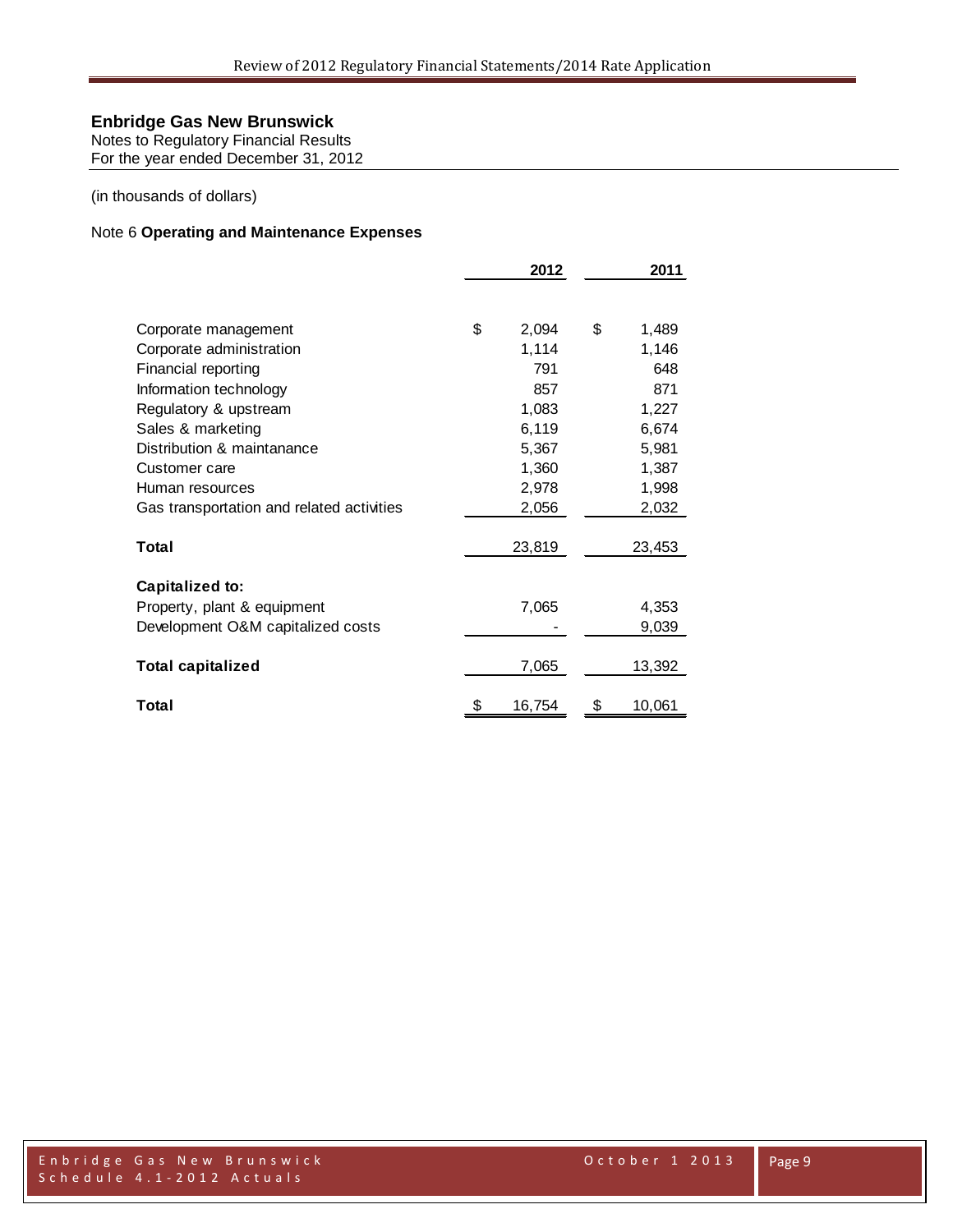Notes to Regulatory Financial Results For the year ended December 31, 2012

(in thousands of dollars)

### Note 7 **Interest on Amounts Due to Associates & Affiliates and Other Interest**

|                                                                             | 2012  |   | 2011   |
|-----------------------------------------------------------------------------|-------|---|--------|
| Interest on long-term debt                                                  | 9.230 | S | 14.745 |
| Other interest (revenue)/expense                                            | (105) |   | 472    |
| AIDC - allowance for funds used during construction (debt component)        | 124   |   | 26     |
| Total interest on amounts due to associates & affiliates and other interest | 9.249 |   | 15,243 |

#### Note 8 **Regulated Return on Equity**

|                                                                                                      | 2012          |     | 2011         |
|------------------------------------------------------------------------------------------------------|---------------|-----|--------------|
| Regulated return on equity<br>AEDC - allowance for funds used during construction (equity component) | 11.904<br>182 | S S | 20,738<br>39 |
| Total regulated return on equity                                                                     | 12.086        | S   | 20,777       |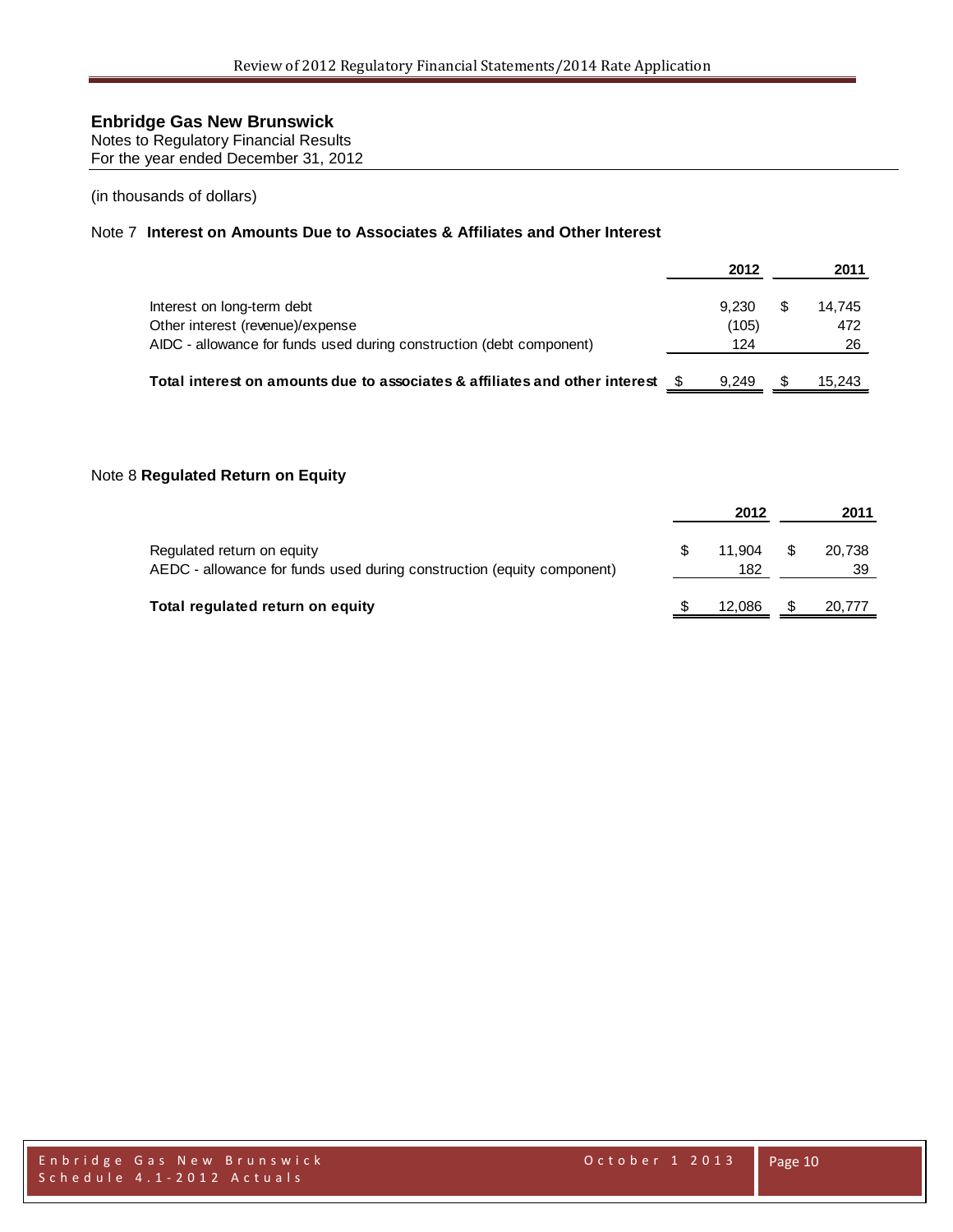Notes to Regulatory Financial Results For the year ended December 31, 2012

(in thousands of dollars)

### Note 9 **Rate Base for Regulatory Purposes**

|                                                                             | 2012                                  | 2011                                  |
|-----------------------------------------------------------------------------|---------------------------------------|---------------------------------------|
| Property, plant & equipment                                                 |                                       |                                       |
| Cost<br>Accumulated amortization<br><b>Net</b>                              | \$<br>214,172<br>(40, 617)<br>173.555 | \$<br>198,822<br>(36, 290)<br>162,532 |
| Deferred charges                                                            |                                       |                                       |
| Franchise fee, at cost<br>Accumulated amortization<br><b>Net</b>            | 1,500<br>(1,000)<br>500               | 1,500<br>(925)<br>575                 |
| Development O&M capitalized costs<br>Accumulated amortization<br><b>Net</b> | 114,952<br>(14, 959)<br>99,993        | 114,951<br>(12, 166)<br>102,785       |
| Deferred carrying costs, at cost<br>Accumulated amortization<br><b>Net</b>  | 1,784<br>(1,753)<br>31                | 1,784<br>(1,675)<br>109               |
| * Deferral account                                                          |                                       | 178,747                               |
| <b>Total deferred charges</b>                                               | 100,524                               | 282,216                               |
| <b>Term deposit</b>                                                         | 2,992                                 | 2,974                                 |
| <b>Working capital allowance</b>                                            | 1,785                                 | 1,960                                 |
| Total rate base                                                             | \$<br>278,856                         | \$<br>449,682                         |
| Average rate base                                                           | \$<br>278,125                         | \$<br>436,120                         |

**\* Deferral account excluded for rate making purposes Effective January 1, 2012**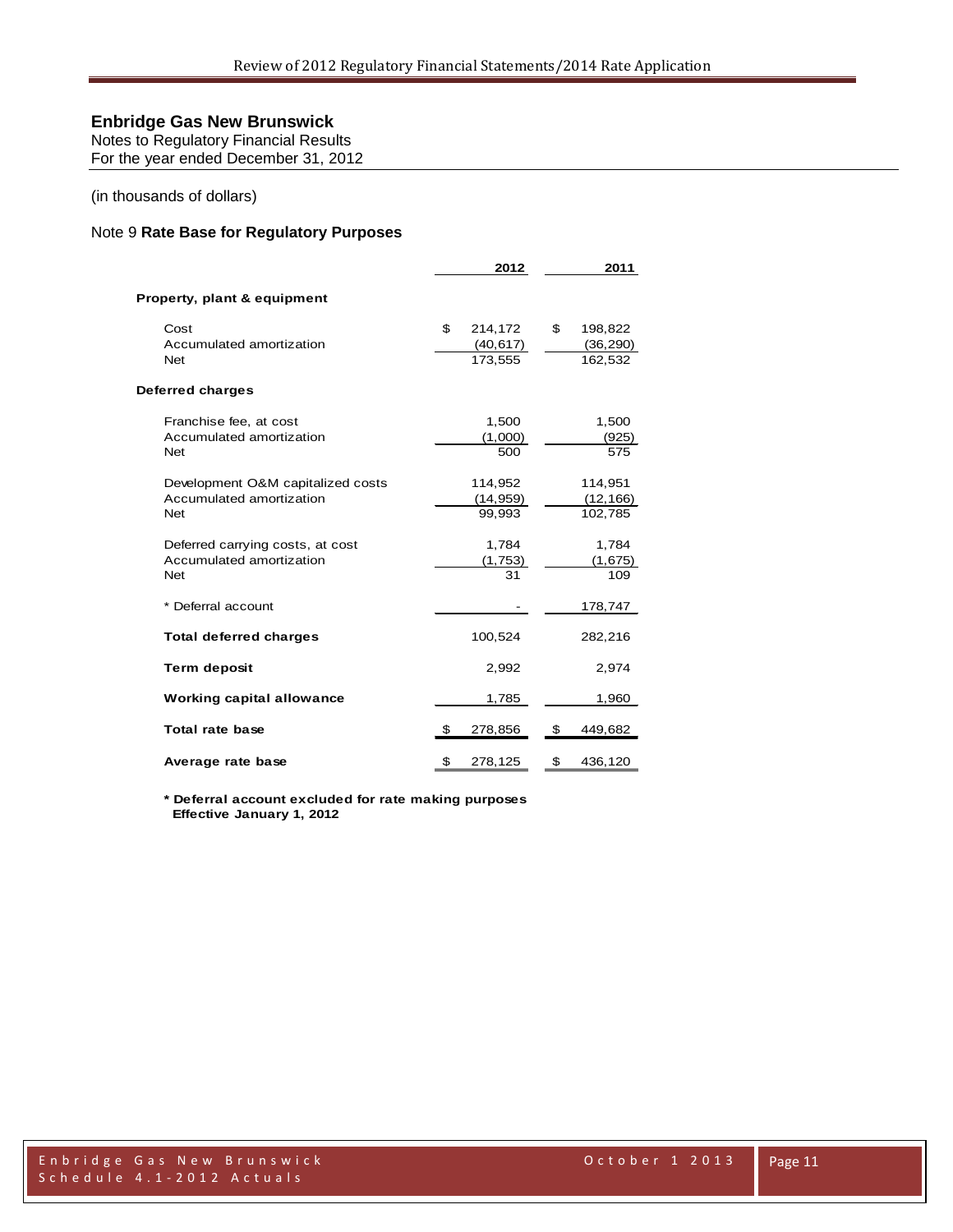Notes to Regulatory Financial Results For the year ended December 31, 2012

(in thousands of dollars)

#### Note 10**Capital Structure for Regulatory Purposes**

|                          |   | 2012               | 2011                     |
|--------------------------|---|--------------------|--------------------------|
| <b>Capital structure</b> |   |                    |                          |
| Long-term debt<br>Equity | S | 142,000<br>138,196 | \$<br>245,500<br>211,867 |
| Total                    |   | 280,196            | \$<br>457,367            |

#### **Capital structure percentage**

| Long-term debt | 50.68%  | 53.68%  |
|----------------|---------|---------|
| Equity         | 49.32%  | 46.32%  |
| Total          | 100.00% | 100.00% |

#### **Capital structure average percentage for regulatory purposes**

| Long-term debt | 55.00%  | 55.00%  |
|----------------|---------|---------|
| Equity         | 45.00%  | 45.00%  |
| Total          | 100.00% | 100.00% |

#### **Weighted cost of capital for regulatory purposes**

| Long-term debt | 3.32% | 3.36% |
|----------------|-------|-------|
| Equity         | 4.91% | 5.85% |
| Total          | 8.23% | 9.21% |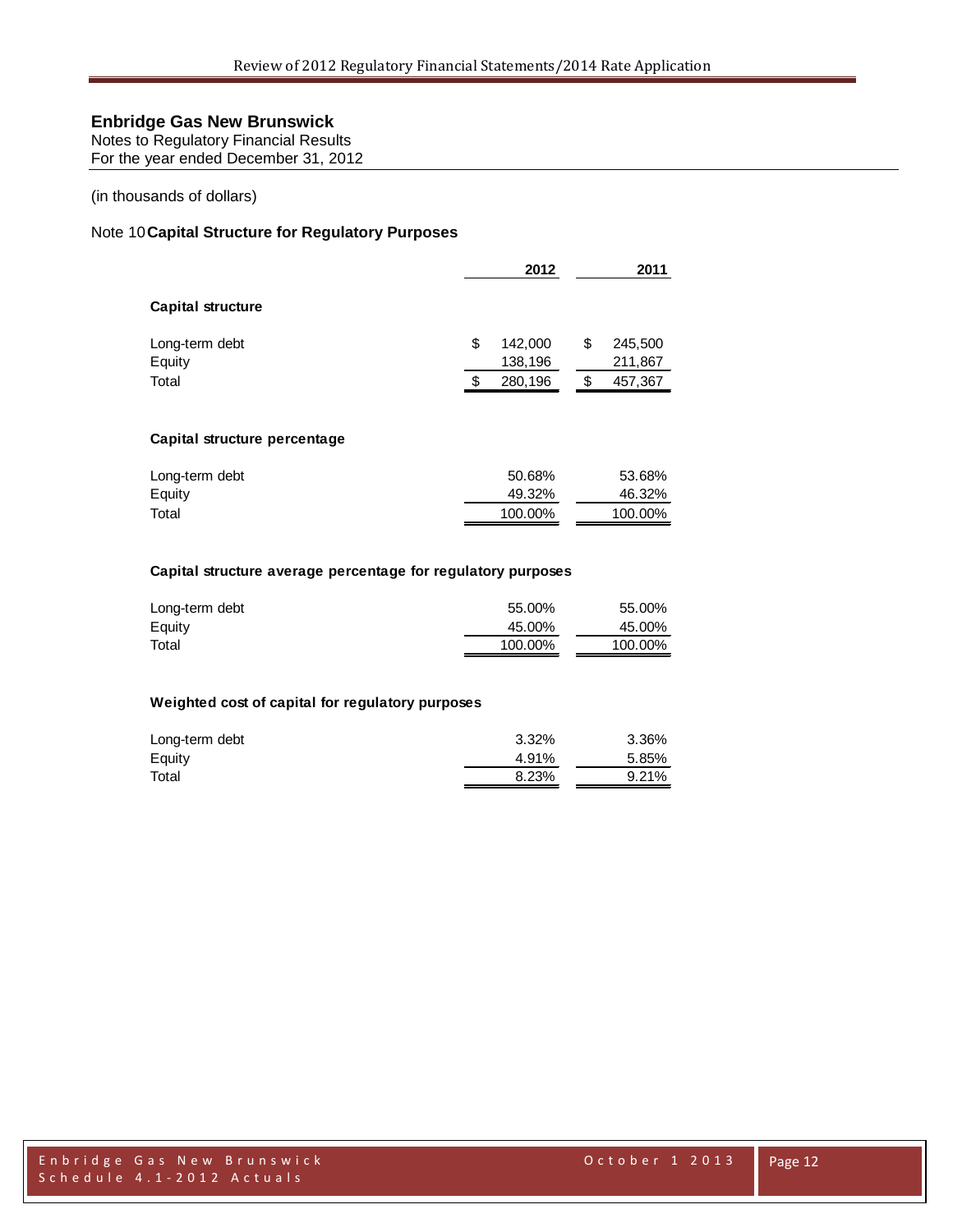Notes to Regulatory Financial Results For the year ended December 31, 2012

#### (in thousands of dollars)

#### Note 11**Details of Affiliate Transactions**

|                                         | Enbridge<br>Inc. | Enbridge<br>Gas<br><b>Distribution</b><br>Inc. | Gazifère Inc.        | Total<br><b>Affiliate</b><br>Total<br>Consulting<br>Consulting<br>and<br>and<br><b>Services</b><br><b>Services</b> |             | <b>Affiliate</b><br><b>Expenditure as</b><br>Percent of<br><b>Total</b><br><b>Consulting and</b><br><b>Services</b> |      |
|-----------------------------------------|------------------|------------------------------------------------|----------------------|--------------------------------------------------------------------------------------------------------------------|-------------|---------------------------------------------------------------------------------------------------------------------|------|
| For the period ending December 31, 2012 |                  |                                                |                      |                                                                                                                    |             |                                                                                                                     |      |
| Corporate management                    | \$<br>17         | \$<br>72                                       | \$<br>$\blacksquare$ | \$                                                                                                                 | 89          | \$<br>1,108                                                                                                         | 8%   |
| Sales & marketing                       |                  | 30                                             |                      |                                                                                                                    | 30          | 335                                                                                                                 | 9%   |
| Human resources                         | 24               | 33                                             |                      |                                                                                                                    | 57          | 199                                                                                                                 | 29%  |
| Distribution & maintenance              |                  | 562                                            |                      |                                                                                                                    | 562         | 1.474                                                                                                               | 38%  |
| Budget & regulatory                     |                  |                                                |                      |                                                                                                                    |             | 968                                                                                                                 | 0%   |
| Financial reporting                     | 35               | 31                                             |                      |                                                                                                                    | 66          | 170                                                                                                                 | 39%  |
| Customer care                           |                  | 31                                             | 762                  |                                                                                                                    | 793         | 798                                                                                                                 | 99%  |
| Corporate administration                | 1,052            | 8                                              |                      |                                                                                                                    | 1,060       | 1,060                                                                                                               | 100% |
| Gas transportation & related            |                  | 110                                            |                      |                                                                                                                    | 110         | 110                                                                                                                 | 100% |
| Information technology                  | 3                | 200                                            |                      |                                                                                                                    | 203         | 312                                                                                                                 | 65%  |
| Total                                   | \$<br>1,131      | \$<br>1,077                                    | \$<br>762 \$         |                                                                                                                    | $2,970$ \$  | 6,534                                                                                                               | 45%  |
| For the period ending December 31, 2011 |                  |                                                |                      |                                                                                                                    |             |                                                                                                                     |      |
| Corporate management                    | \$<br>32         | \$<br>122                                      | \$                   | \$                                                                                                                 | 154         | \$<br>462                                                                                                           | 33%  |
| Sales & marketing                       |                  | 18                                             |                      |                                                                                                                    | 18          | 1.070                                                                                                               | 2%   |
| Human resources                         | 23               | 40                                             |                      |                                                                                                                    | 63          | 246                                                                                                                 | 26%  |
| Distribution & maintenance              |                  | 716                                            |                      |                                                                                                                    | 716         | 1,839                                                                                                               | 39%  |
| Budget & regulatory                     |                  | 1                                              |                      |                                                                                                                    | $\mathbf 1$ | 1,106                                                                                                               | 0%   |
| Financial reporting                     | 34               | 21                                             |                      |                                                                                                                    | 55          | 167                                                                                                                 | 33%  |
| Customer care                           |                  | 81                                             | 663                  |                                                                                                                    | 744         | 760                                                                                                                 | 98%  |
| Corporate administration                | 1,072            | 5                                              |                      |                                                                                                                    | 1,077       | 1,077                                                                                                               | 100% |
| Gas transportation & related            |                  | 109                                            |                      |                                                                                                                    | 109         | 109                                                                                                                 | 100% |
| Information technology                  | 101              | 136                                            |                      |                                                                                                                    | 237         | 338                                                                                                                 | 70%  |
| Total                                   | \$<br>$1,262$ \$ | 1,249                                          | \$<br>663            | \$                                                                                                                 | $3,174$ \$  | 7,174                                                                                                               | 44%  |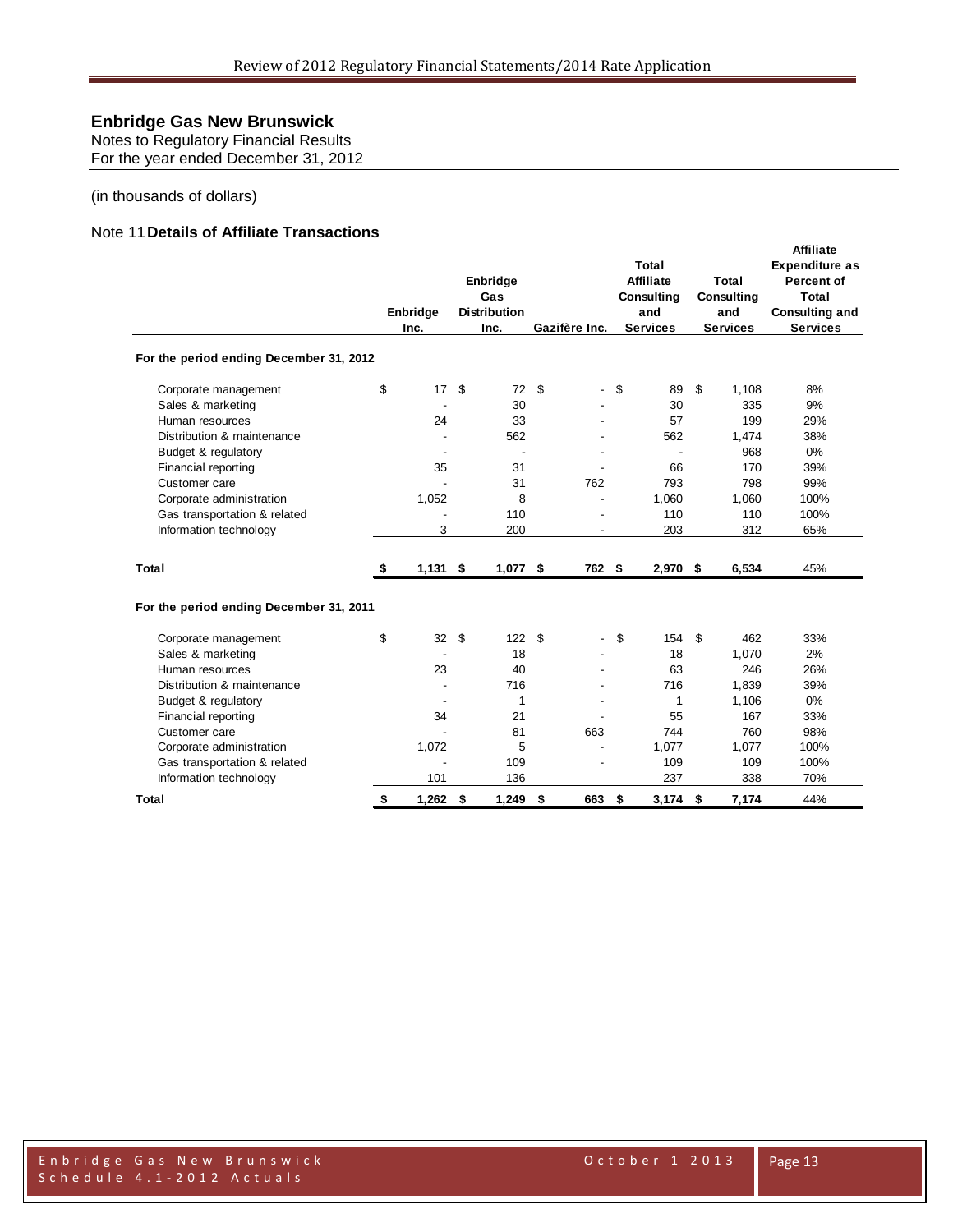Notes to Regulatory Financial Results For the year ended December 31, 2012

#### Note 12 **Financial Statement Effects of Rate Regulation**

The Partnership's primary business activities are subject to regulation by the New Brunswick Energy and Utilities Board (EUB). The Partnership follows accounting practices prescribed by its regulator or stipulated in approved ratemaking decisions that are subject to examination and approval by the EUB and, for the most part, are similar to those being used by other enterprises in the gas distribution industry in Canada. The ultimate recoverability of costs incurred is dependent upon the approval of the EUB. The type of regulation in effect for the Partnership is a modified cost of service regulation.

The Partnership is allowed the opportunity to earn a return on its rate base intended to provide its Partners with a fair return on investment and to cover the cost of interest expense on debt. The Partnership's return on rate base is equal to the sum of: (a) its net rate base as prescribed by the EUB (excluding the Regulatory Deferral account) multiplied by the allowed equity component percentage multiplied by the allowed rate of return on equity; plus (b) its net rate base multiplied by the allowed debt component percentage multiplied by the allowed regulatory rate for debt.

The Partnership's current regulated capital structure was approved by the EUB and is based on actual debt and equity with equity capped at 45%. The rate of return on equity is set at 10.9% and the allowed regulatory rate for debt based on approved methodology is 6.04%.

Unlike many utilities, the Partnership's distribution rates are a combination of both market and cost based rates. Beginning October 1, 2012, distribution rates are charged by the Partnership based on cost of service at a ratio of 1.2:1 revenue to cost ratio to all rate classes with the exception of the Small General Service class which is charged a market based rate with a targeted savings of 20% over electricity. As a result, fluctuations in electricity rates can have an impact on the distribution rates the Partnership can charge.

Rate regulation creates differences between the manner in which the Partnership accounts for transactions or events and how they would be accounted for if the Partnership was not subject to rate regulation. The differences in accounting treatment include:

The Partnership is subject to non-traditional regulation which recognizes its immature nature. As noted above, the Partnership's distribution rates are a combination of market and cost based rates, not pure cost of service. The EUB has approved a regulatory deferral account to capture the difference between the Partnership's regulated revenues and its regulated cost of service which non-regulated enterprises would not recognize. Prior to April 16, 2012 it had been determined that the regulatory deferral account balance would be amortized over a recovery period as approved by the EUB. In a decision rendered by the EUB in January 2005, the EUB had indicated that it does not believe it would be appropriate to determine a specific recovery period for the regulatory deferral account, however, the EUB had indicated that the recovery period would begin at the end of the development period and end no sooner than December 31, 2040. The EUB had stated that it believed that the regulatory deferral account balance should be recovered through rates after the end of the development period. The end of the development period and subsequent cost of service based distribution rates are subject to EUB approval. Amounts included in the regulatory deferral account are approved by the EUB annually as part of its review of the regulatory financial results. As a result of legislative changes proclaimed on January 18, 2012, the Partnership is not permitted to earn a return, or amortize the regulatory deferral account unless allowed by future regulation.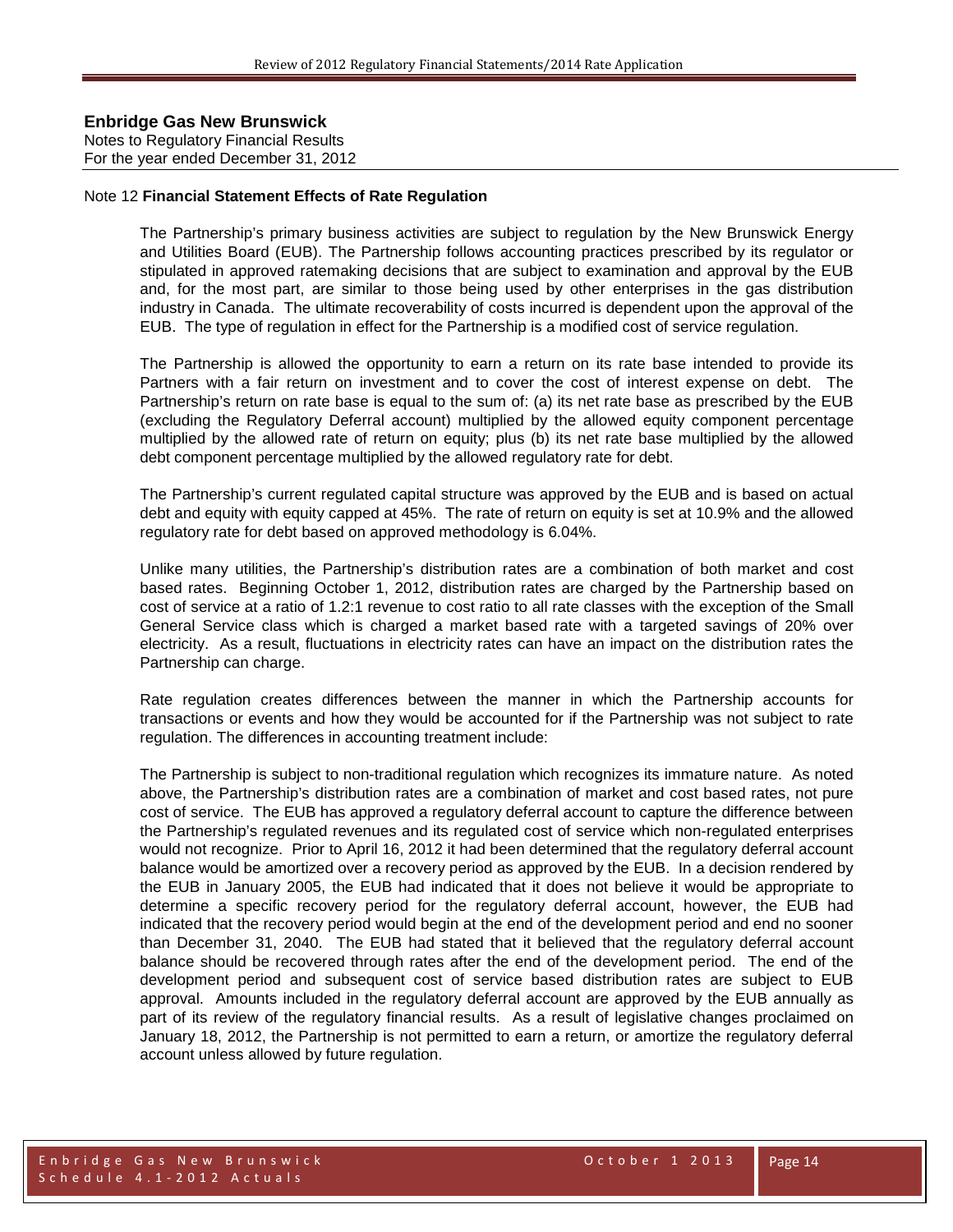Notes to Regulatory Financial Results For the year ended December 31, 2012

#### Note 12 **Financial Statement Effects of Rate Regulation (continued)**

The EUB permits an "allowance for funds used during construction" (AFUDC) to be included in the rate base. In addition, AFUDC is included in the cost of property, plant and equipment and is depreciated over future periods as part of the total cost of the related asset, based on the expectation that depreciation expense, including the AFUDC component, will be approved for inclusion in future rates. AFUDC for rate-regulated entities includes both an interest component and a cost of equity component. In the absence of rate regulation, US GAAP would permit the capitalization of only the interest component. Therefore, the initial set up of the equity component as a capitalized asset and the corresponding revenue recognized during the construction phase would not be recognized nor would the subsequent depreciation of the asset.

As prescribed by the EUB, the Partnership does not recognize gains and losses on the sale of utility natural gas in the statement of income and uses a purchase gas variance account to defer the gain or loss on sale. Non-regulated enterprises would normally account for the gain or loss in the statement of income or comprehensive income. The Partnership offers other Alternative gas products, in which it does recognize a gain or loss on sale in the year incurred.

Enbridge Inc., on behalf of the Partnership, maintains a pension plan which provides defined benefit pension benefits to employees. As prescribed by the EUB, contributions made to the plan are expensed as paid, consistent with the recovery of such costs in rates. The overfunded or underfunded status of defined benefit pension and Other Post Employment Benefits (OPEB) are recognized as Pension assets and other post employment benefits with a corresponding Pension liability and other post-employment benefits on the Balance Sheet for Regulatory Purposes. A plan's funded status is measured as the difference between the fair value of plan assets and the plan's accrued benefit obligation. Any unrecognized actuarial gains and losses and prior service costs and credits that arise during the year are recognized on the Statement of Income for Regulatory Purposes.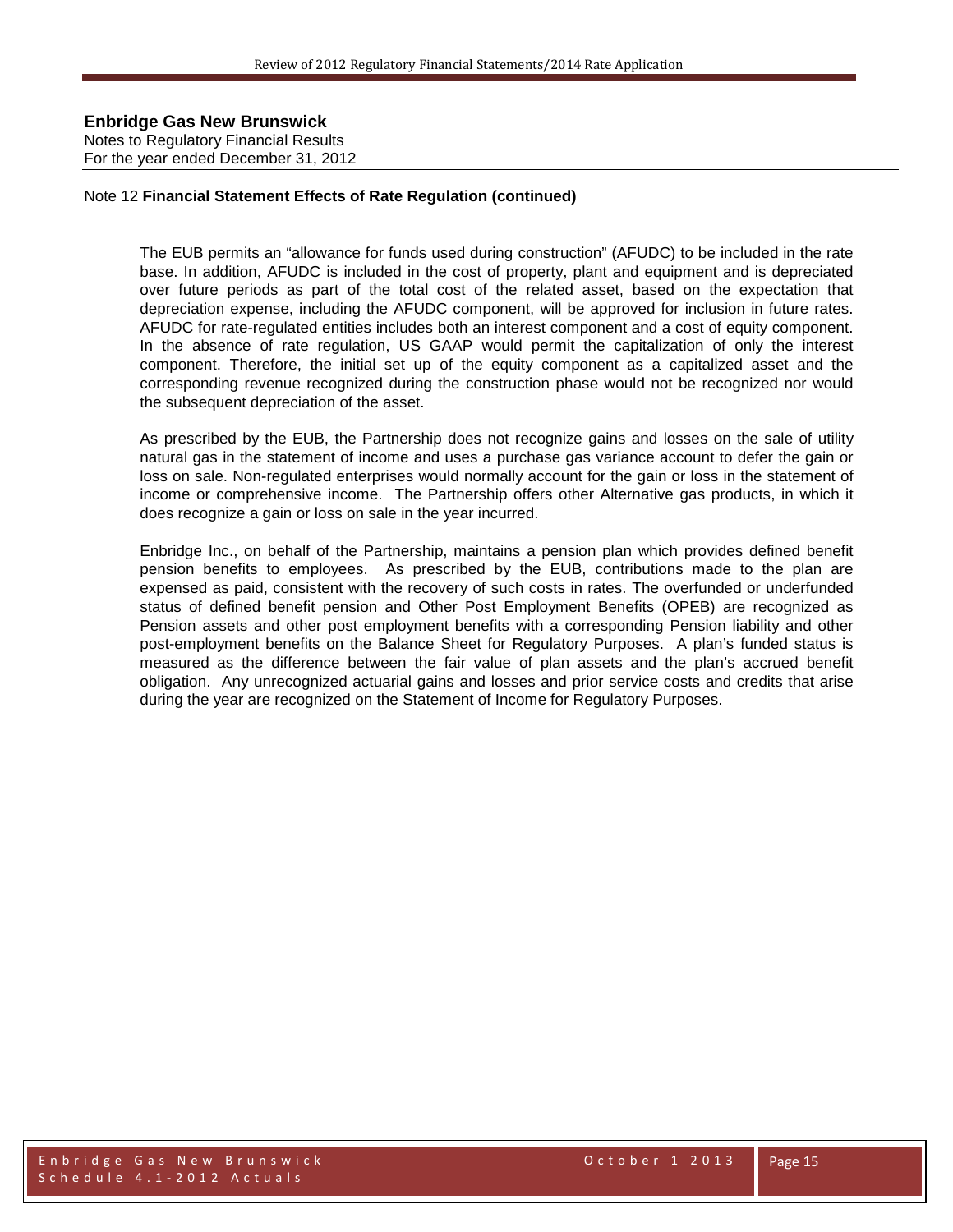Notes to Regulatory Financial Results For the year ended December 31, 2012

(in thousands of dollars)

#### Note 13 **I&S Profitability Margin**

|                                                 | 2012           | 2011 |       |  |
|-------------------------------------------------|----------------|------|-------|--|
|                                                 |                |      |       |  |
| Revenues as per regulatory financial statements | \$<br>1,208    | \$   | 2,726 |  |
| Revenue adjustment for rental program           |                |      | (200) |  |
|                                                 | \$<br>1,208    | \$   | 2,526 |  |
| Less: Cost of goods sold                        |                |      |       |  |
| COGS as per regulatory financial statements     | \$<br>1,229    | \$   | 2,325 |  |
| <b>Billing services</b>                         |                |      | 3     |  |
| Adjustment for Rental COGS                      |                |      | (192) |  |
|                                                 | \$<br>1,229    | \$   | 2,136 |  |
| Adjusted net margin                             | \$<br>(21)     | \$   | 390   |  |
| Less: Allocated expenses                        |                |      |       |  |
| O&M expenses                                    | \$<br>603      | \$   | 808   |  |
| Cost of capital                                 | 42             |      | 73    |  |
| Depreciation                                    | 18             |      | 61    |  |
| Billing services (Customer Care)                | $\overline{2}$ |      |       |  |
| Bad debt expense                                | 251            |      | 58    |  |
|                                                 | \$<br>916      | \$   | 1,000 |  |
| Net revenue (loss)                              | \$<br>(937)    | \$   | (610) |  |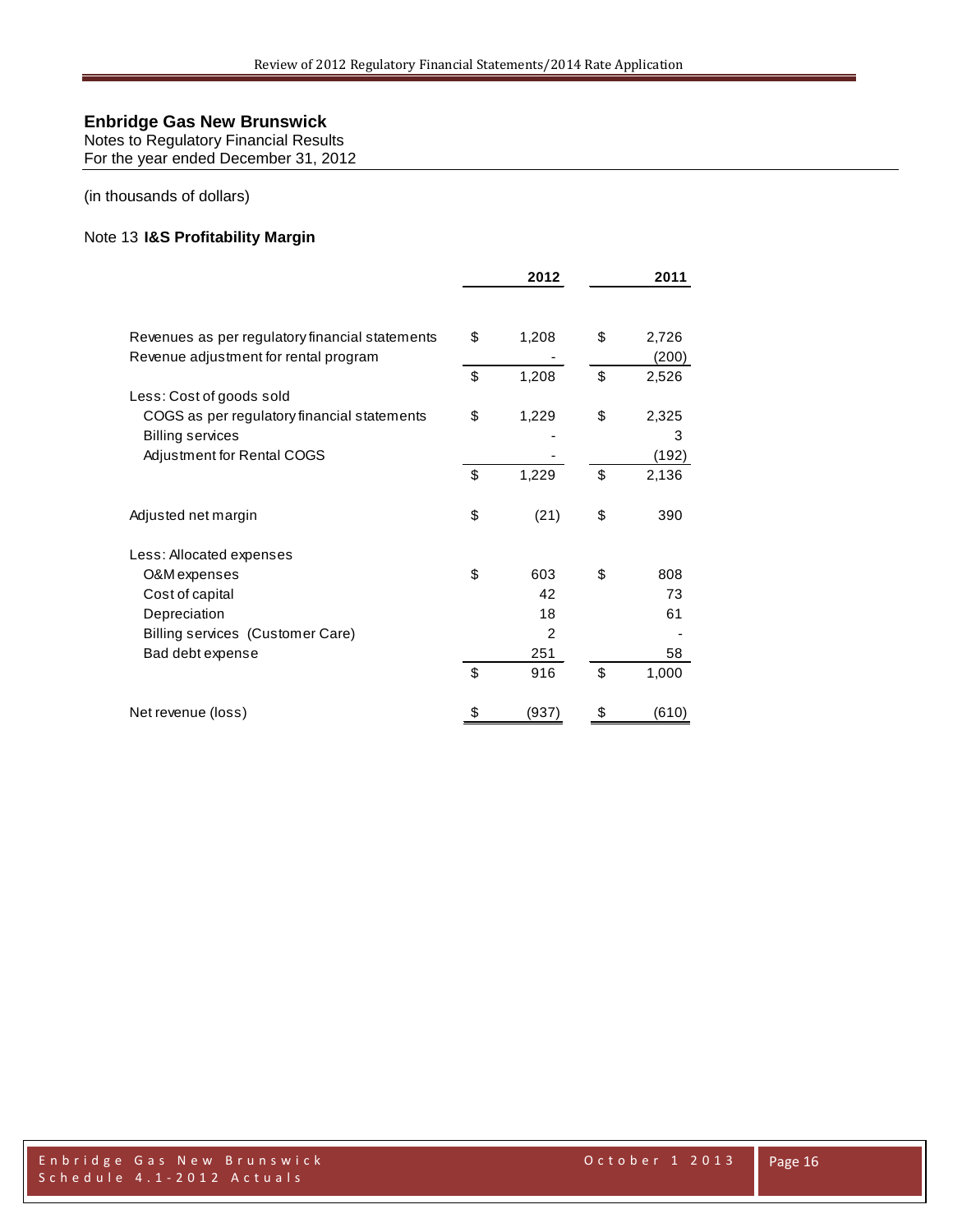Notes to Regulatory Financial Results For the year ended December 31, 2012

(in thousands of dollars)

#### Note 14 **System Expansion Portfolio Test**

|    |                                                                    | 2012 Actual | 2011 Actual |
|----|--------------------------------------------------------------------|-------------|-------------|
|    | Item Capital                                                       |             |             |
| 1  | Main                                                               | \$<br>2,419 | \$<br>1,279 |
| 2  | Service Line/ Meter                                                | 2,053       | 5,248       |
| 3  | Sales Incentive                                                    | 3,711       | 3,811       |
| 4  | O&M Capitalized to Main                                            | 1,376       | 3.775       |
| 5  | O&M Capitalized to Service Line / Meter                            | 1,977       | 605         |
| 6  | O&M Capitalized to Development O&M                                 |             | 5,228       |
| 7  | <b>Total Capital</b>                                               | 11,547      | 19,945      |
| 8  | <b>Cost of Capital</b>                                             | 8.23%       | 8.26%       |
|    | <b>Depreciation Rates</b>                                          |             |             |
| 9  | Main, Sales Incentives & Development O&M                           | 2.43%       | 2.43%       |
| 10 | Service Line/ Meter                                                | 3.83%       | 3.83%       |
|    | <b>Net Annual Impact on Revenue Requirement</b>                    |             |             |
|    | Energy (GJs)                                                       | 432,023     | 215,091     |
|    | Revenue                                                            | \$<br>4.384 | \$<br>2,376 |
|    | Less:                                                              |             |             |
|    | Depreciation: Mains ((item $1 +$ item $4$ ) * item 9)              | 92          | 123         |
|    | Depreciation: Service Line/ Meter ((item $2 +$ item 5) $*$ item 10 | 154         | 224         |
|    | Depreciation: Sales Incentive (item3 * item 9)                     | 90          | 93          |
|    | Depreciation: Development O&M (item 6 * item 9)                    |             | 127         |
|    | Cost of Capital (item 7 * item 8)                                  | 949         | 1,647       |
|    | Annual Impact                                                      | 3,098       | \$<br>162   |